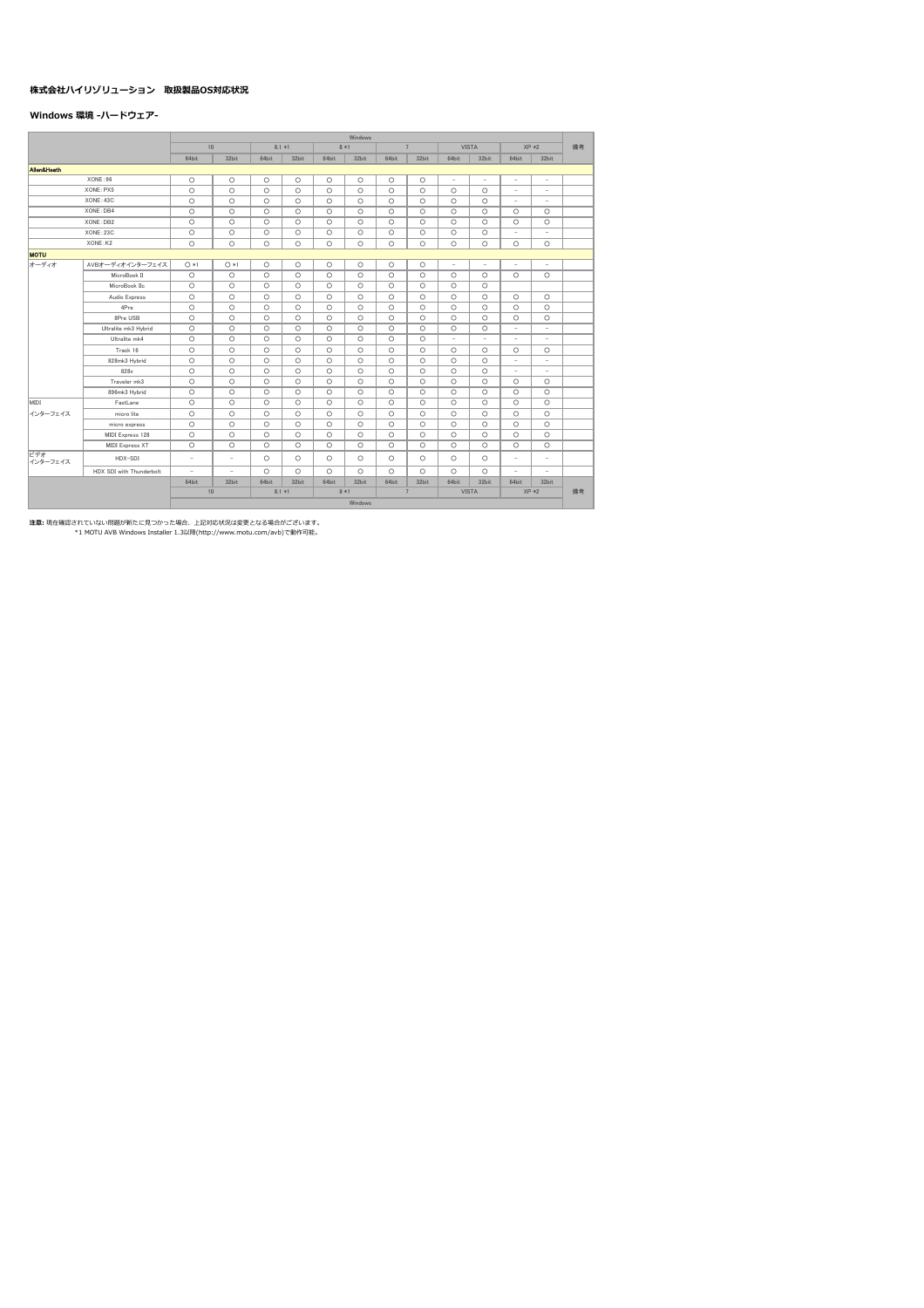### Mac OS X 環境 -ハードウェア-

|                 |                          | Mac OS X                         |                          |                          |                          |                          |                          |         |         |                               |         |         |         |         |         |         |         |            |         |                                                                                                                                               |
|-----------------|--------------------------|----------------------------------|--------------------------|--------------------------|--------------------------|--------------------------|--------------------------|---------|---------|-------------------------------|---------|---------|---------|---------|---------|---------|---------|------------|---------|-----------------------------------------------------------------------------------------------------------------------------------------------|
|                 |                          | 10.14                            |                          |                          | 10.13                    |                          | 10.12                    |         | 10.11   |                               | 10.10   |         | 10.9    |         | 10.8    |         | 10.7    |            | 10.6    | 備考                                                                                                                                            |
|                 |                          | 64bit                            | 32bit                    | 64bit                    | 32bit                    | 64bit                    | 32bit                    | 64bit   | 32bit   | 64bit                         | 32bit   | 64bit   | 32bit   | 64bit   | 32bit   | 64bit   | 32bit   | 64bit      | 32bit   |                                                                                                                                               |
| Allen&Heath     |                          |                                  |                          |                          |                          |                          |                          |         |         |                               |         |         |         |         |         |         |         |            |         |                                                                                                                                               |
|                 | XONE:96                  | $\circ$                          | $\circ$                  | $\circ$                  | $\circ$                  | $\circ$                  | $\circ$                  | $\circ$ | $\circ$ | $\sim$                        |         | ٠       | $\sim$  | $\sim$  | $\sim$  | $\sim$  | $\sim$  | $\sim$     | $\sim$  |                                                                                                                                               |
|                 | XONE: PX5                | $\circ$                          | $\circ$                  | $\circ$                  | $\circ$                  | $\circ$                  | $\circ$                  | $\circ$ | $\circ$ | $\circ$                       | $\circ$ | $\circ$ | $\circ$ | $\circ$ | $\circ$ | $\circ$ | $\circ$ | $\circ$    | $\circ$ |                                                                                                                                               |
|                 | XONE: 43C                | $\circ$                          | $\circ$                  | $\circ$                  | $\circ$                  | $\circ$                  | $\circ$                  | $\circ$ | $\circ$ | $\circ$                       | $\circ$ | $\circ$ | $\circ$ | $\circ$ | $\circ$ | $\circ$ | $\circ$ | $\circ$    | $\circ$ |                                                                                                                                               |
|                 | XONE: DB4                | $\circ$                          | $\circ$                  | $\circ$                  | $\circ$                  | $\circ$                  | $\circ$                  | $\circ$ | $\circ$ | $\circ$                       | $\circ$ | $\circ$ | $\circ$ | $\circ$ | $\circ$ | $\circ$ | $\circ$ | $\circ$    | $\circ$ |                                                                                                                                               |
|                 | XONE: DB2                | $\sim$                           | $\sim$                   | $\circ$                  | $\circ$                  | $\circ$                  | $\circ$                  | $\circ$ | $\circ$ | $\circ$                       | $\circ$ | $\circ$ | $\circ$ | $\circ$ | $\circ$ | $\circ$ | $\circ$ | $\circ$    | $\circ$ |                                                                                                                                               |
|                 | XONE: K2                 | $\circ$                          | $\circ$                  | $\circ$                  | $\circ$                  | $\circ$                  | $\circ$                  | $\circ$ | $\circ$ | $\circ$                       | $\circ$ | $\circ$ | $\circ$ | $\circ$ | $\circ$ | $\circ$ | $\circ$ | $\circ$    | $\circ$ |                                                                                                                                               |
|                 | XONE: 23C                | $\circ$                          | $\circ$                  | $\circ$                  | $\circ$                  | $\circ$                  | $\circ$                  | $\circ$ | $\circ$ | $\circ$                       | $\circ$ | $\circ$ | $\circ$ | $\circ$ | $\circ$ | $\circ$ | $\circ$ | $\circ$    | $\circ$ |                                                                                                                                               |
| <b>MOTU</b>     |                          |                                  |                          |                          |                          |                          |                          |         |         |                               |         |         |         |         |         |         |         |            |         |                                                                                                                                               |
| オーディオ           | AVBオーディオインターフェイス         | $\circ$                          | $\circ$                  | $\circ$                  | $\circ$                  | $\circ$                  | $\circ$                  | $\circ$ | $\circ$ | $\circ$                       | $\circ$ | $\circ$ | $\circ$ | $\circ$ | $\circ$ | $\sim$  | ٠       | $\sim$     | $\sim$  |                                                                                                                                               |
|                 | MicroBook II             | $\circ$                          | $\circ$                  | $\circ$                  | $\circ$                  | $\circ$                  | $\circ$                  | $\circ$ | $\circ$ | $\circ$                       | $\circ$ | $\circ$ | $\circ$ | $\circ$ | $\circ$ | $\circ$ | $\circ$ | $\circ$    | $\circ$ |                                                                                                                                               |
|                 | MicroBook II c           | $\circ$                          | $\circ$                  | $\circ$                  | $\circ$                  | $\circ$                  | $\circ$                  | $\circ$ | $\circ$ | $\circ$                       | $\circ$ | $\circ$ | $\circ$ | $\circ$ | $\circ$ | $\circ$ | $\circ$ | $\circ$    | $\circ$ |                                                                                                                                               |
|                 | Audio Express            | $\circ$                          | $\circ$                  | $\circ$                  | $\circ$                  | $\circ$                  | $\circ$                  | $\circ$ | $\circ$ | $\circ$                       | $\circ$ | $\circ$ | $\circ$ | $\circ$ | $\circ$ | $\circ$ | $\circ$ | $\circ$    | $\circ$ |                                                                                                                                               |
|                 | 4Pre                     | $\circ$                          | $\circ$                  | $\circ$                  | $\circ$                  | $\circ$                  | $\circ$                  | $\circ$ | $\circ$ | $\circ$                       | $\circ$ | $\circ$ | $\circ$ | $\circ$ | $\circ$ | $\circ$ | $\circ$ | $\circ$    | $\circ$ |                                                                                                                                               |
|                 | 8Pre USB                 | $\circ$                          | $\circ$                  | $\circ$                  | $\circ$                  | $\circ$                  | $\circ$                  | $\circ$ | $\circ$ | $\circ$                       | $\circ$ | $\circ$ | $\circ$ | $\circ$ | $\circ$ | $\circ$ | $\circ$ | $\circ$    | $\circ$ |                                                                                                                                               |
|                 | Ultralite mk3 Hybrid     | $\circ$                          | $\circ$                  | $\circ$                  | $\circ$                  | $\circ$                  | $\circ$                  | $\circ$ | $\circ$ | $\circ$                       | $\circ$ | $\circ$ | $\circ$ | $\circ$ | $\circ$ | $\circ$ | $\circ$ | $\circ$    | $\circ$ |                                                                                                                                               |
|                 | Ultralite mk4            | $\circ$                          | $\circ$                  | $\circ$                  | $\circ$                  | $\circ$                  | $\circ$                  | $\circ$ | $\circ$ | $\circ$                       | $\circ$ | $\circ$ | $\circ$ | $\circ$ | $\circ$ | $\sim$  | $\sim$  | $\sim$     | $\sim$  |                                                                                                                                               |
|                 | Track 16                 | $\circ$                          | $\circ$                  | $\circ$                  | $\circ$                  | $\circ$                  | $\circ$                  | $\circ$ | $\circ$ | $\circ$                       | $\circ$ | $\circ$ | $\circ$ | $\circ$ | $\circ$ | $\circ$ | $\circ$ | $\circ$    | $\circ$ |                                                                                                                                               |
|                 | 828mk3 Hybrid            | $\circ$                          | $\circ$                  | $\circ$                  | $\circ$                  | $\circ$                  | $\circ$                  | $\circ$ | $\circ$ | $\circ$                       | $\circ$ | $\circ$ | $\circ$ | $\circ$ | $\circ$ | $\circ$ | $\circ$ | $\circ$    | $\circ$ |                                                                                                                                               |
|                 | 828x                     | $\circ$                          | $\circ$                  | $\circ$                  | $\circ$                  | $\circ$                  | $\circ$                  | $\circ$ | $\circ$ | $\circ$                       | $\circ$ | $\circ$ | $\circ$ | $\circ$ | $\circ$ | $\circ$ | $\circ$ | $\circ$    | $\circ$ |                                                                                                                                               |
|                 | Traveler mk3             | $\circ$                          | $\circ$                  | $\circ$                  | $\circ$                  | $\circ$                  | $\circ$                  | $\circ$ | $\circ$ | $\circ$                       | $\circ$ | $\circ$ | $\circ$ | $\circ$ | $\circ$ | $\circ$ | $\circ$ | $\circ$    | $\circ$ |                                                                                                                                               |
|                 | 896mk3 Hybrid            | $\circ$                          | $\circ$                  | $\circ$                  | $\circ$                  | $\circ$                  | $\circ$                  | $\circ$ | $\circ$ | $\circ$                       | $\circ$ | $\circ$ | $\circ$ | $\circ$ | $\circ$ | $\circ$ | $\circ$ | $\circ$    | $\circ$ |                                                                                                                                               |
| MIDI            | FastLane                 | $\circ$                          | $\circ$                  | $\circ$                  | $\circ$                  | $\circ$                  | $\circ$                  | $\circ$ | $\circ$ | $\circ$                       | $\circ$ | $\circ$ | $\circ$ | $\circ$ | $\circ$ | $\circ$ | $\circ$ | $\circ$    | $\circ$ |                                                                                                                                               |
| インターフェイス        | micro lite               | $\circ$                          | $\circ$                  | $\circ$                  | $\circ$                  | $\circ$                  | $\circ$                  | $\circ$ | $\circ$ | $\circ$                       | $\circ$ | $\circ$ | $\circ$ | $\circ$ | $\circ$ | $\circ$ | $\circ$ | $\circ$    | $\circ$ |                                                                                                                                               |
|                 | micro express            | $\circ$                          | $\circ$                  | $\circ$                  | $\circ$                  | $\circ$                  | $\circ$                  | $\circ$ | $\circ$ | $\circ$                       | $\circ$ | $\circ$ | $\circ$ | $\circ$ | $\circ$ | $\circ$ | $\circ$ | $\circ$    | $\circ$ |                                                                                                                                               |
|                 | MIDI Express 128         | $\circ$                          | $\circ$                  | $\circ$                  | $\circ$                  | $\circ$                  | $\circ$                  | $\circ$ | $\circ$ | $\circ$                       | $\circ$ | $\circ$ | $\circ$ | $\circ$ | $\circ$ | $\circ$ | $\circ$ | $\circ$    | $\circ$ |                                                                                                                                               |
|                 | <b>MIDI Express XT</b>   | $\circ$                          | $\circ$                  | $\circ$                  | $\circ$                  | $\circ$                  | $\circ$                  | $\circ$ | $\circ$ | $\circ$                       | $\circ$ | $\circ$ | $\circ$ | $\circ$ | $\circ$ | $\circ$ | $\circ$ | $\circ$    | $\circ$ |                                                                                                                                               |
| ビデオ<br>インターフェイス | HDX-SDI                  | $\overline{\phantom{a}}$         | $\overline{\phantom{a}}$ | $\overline{\phantom{a}}$ | $\overline{\phantom{a}}$ | $\overline{\phantom{a}}$ | $\sim$                   | $\sim$  | $\sim$  | $\circ$                       | $\circ$ | $\circ$ | $\circ$ | $\circ$ | $\circ$ | $\circ$ | $\circ$ | $\circ$    | $\circ$ | Final Cut X(出力のみ)、Final Cut<br>Pro 7、AVID Media Composer 7 と<br>6、Symphony 7 と 6、News Cutter<br>11 と 10、MOTU DigitalPerformer 8<br>(ビデオは出力のみ) |
|                 | HDX SDI with Thunderbolt | $\sim$                           | $\sim$                   | $\sim$                   | $\sim$                   | $\overline{\phantom{a}}$ | $\overline{\phantom{a}}$ | $\sim$  | $\sim$  | $\circ$                       | $\circ$ | $\circ$ | $\circ$ | $\circ$ | $\circ$ | $\circ$ | $\circ$ | $\circ$    | $\circ$ |                                                                                                                                               |
|                 |                          | 64bit                            | 32bit                    | 64bit                    | 32bit                    | 64bit                    | 32bit                    | 64bit   | 32bit   | 64bit                         | 32bit   | 64bit   | 32bit   | 64bit   | 32bit   | 64bit   | 32bit   | 64bit      | 32bit   |                                                                                                                                               |
|                 |                          | 10.14<br>10.13<br>10.12<br>10.11 |                          |                          |                          |                          |                          |         |         | 10.10<br>10.9<br>10.8<br>10.7 |         |         |         |         |         |         |         | 備考<br>10.6 |         |                                                                                                                                               |
|                 |                          |                                  |                          |                          |                          |                          |                          |         |         | Mac OS X                      |         |         |         |         |         |         |         |            |         |                                                                                                                                               |

注意:現在確認されていない問題が新たに見つかった場合、上記対応状況は変更となる場合がございます。<br>\* Mac OS X 10.5以前のバージョンのOSはApple社によるサポートが終了しております。弊社取扱製品と組み合わせてお使いになる場合の動作サポートは致しかねます。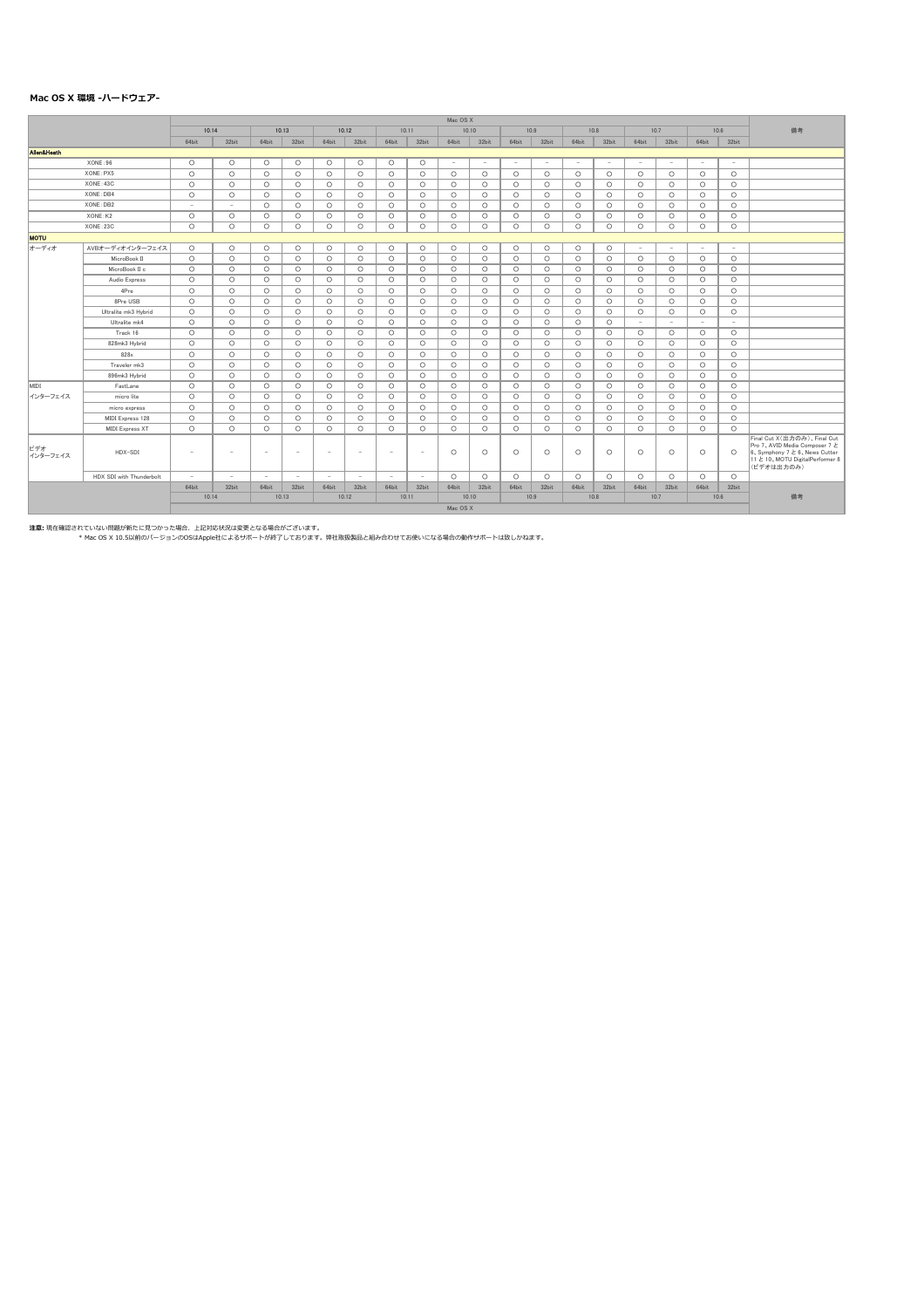### iOS 環境 -ハードウェア-

|                       | iOS | Android | Linux  |        |
|-----------------------|-----|---------|--------|--------|
| <b>MOTU</b>           |     |         |        |        |
| MOTU AVBオーディオインターフェイス |     |         |        |        |
| Ultra Lite Mk4        |     |         |        |        |
| Micro Book IIc.       |     | $\sim$  | $\sim$ | ios7以上 |

注意: 現在確認されていない問題が新たに⾒つかった場合、上記対応状況は変更となる場合がございます。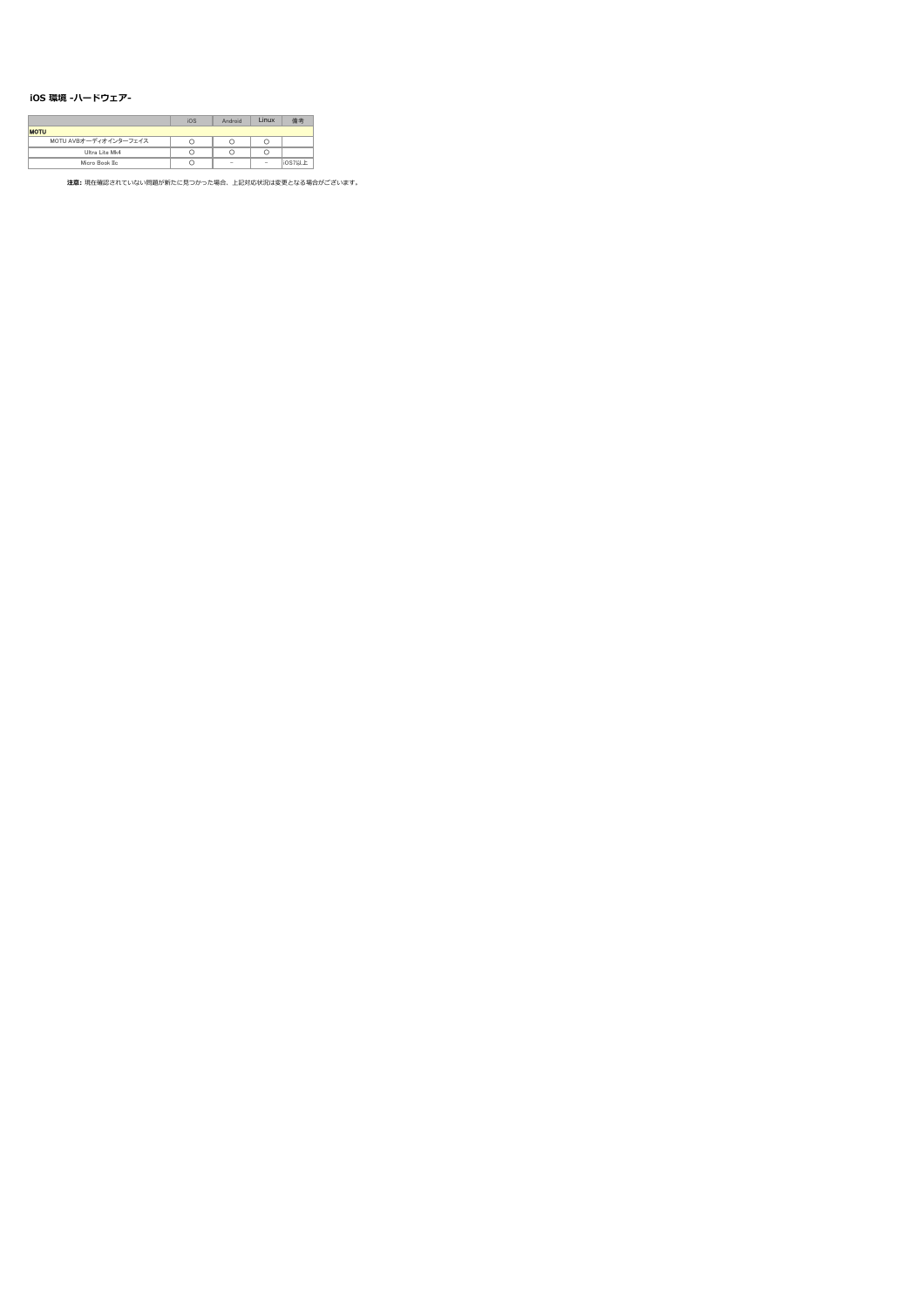### Windows 環境 -ソフトウェア-

|                  |                        |                          | Windows                  |                          |                          |                          |                          |                          |                          |                          |                          |                          |                          |                          |  |
|------------------|------------------------|--------------------------|--------------------------|--------------------------|--------------------------|--------------------------|--------------------------|--------------------------|--------------------------|--------------------------|--------------------------|--------------------------|--------------------------|--------------------------|--|
|                  |                        | 10                       |                          |                          | $8.1 *1$                 |                          | $8 * 1$                  |                          | $\overline{7}$           | <b>VISTA</b>             |                          |                          | $XP *2$                  | 備考                       |  |
|                  |                        | 64bit                    | 32bit                    | 64bit                    | 32bit                    | 64bit                    | 32bit                    | 64bit                    | 32bit                    | 64bit                    | 32bit                    | 64bit                    | 32bit                    |                          |  |
| <b>EastWest</b>  |                        |                          |                          |                          |                          |                          |                          |                          |                          |                          |                          |                          |                          |                          |  |
|                  | Play6.1                | $\circ$                  | ۰                        | $\circ$                  | ٠                        | $\circ$                  | ٠                        | $\circ$                  | $\overline{\phantom{a}}$ | ٠                        | ÷                        | ٠                        | ٠                        | 32bitモード<br>はサポート<br>対象外 |  |
|                  | Play5                  | $\circ$                  | $\overline{\phantom{a}}$ | $\circ$                  | $\sim$                   | $\circ$                  | $\overline{\phantom{a}}$ | $\circ$                  | $\overline{\phantom{a}}$ | $\overline{\phantom{a}}$ | $\sim$                   | ٠                        | $\overline{\phantom{a}}$ | 32bitモード<br>はサポート<br>対象外 |  |
|                  | Play4                  | $\circ$                  | $\circ$                  | $\circ$                  | $\circ$                  | $\circ$                  | $\circ$                  | $\circ$                  | $\circ$                  | $\circ$                  | $\circ$                  | $\circ$                  | $\circ$                  |                          |  |
|                  | <b>QL</b> Spaces       | $\circ$                  | $\circ$                  | $\circ$                  | $\circ$                  | $\circ$                  | $\circ$                  | $\circ$                  | $\circ$                  | $\overline{\phantom{a}}$ | $\overline{\phantom{a}}$ | $\overline{\phantom{a}}$ | $\overline{\phantom{a}}$ |                          |  |
| <b>MOTU</b>      |                        |                          |                          |                          |                          |                          |                          |                          |                          |                          |                          |                          |                          |                          |  |
|                  | DP10                   | $\circ$                  | $\circ$                  | $\circ$                  | $\circ$                  | $\circ$                  | $\circ$                  | $\circ$                  | $\circ$                  | $\overline{\phantom{a}}$ | $\overline{\phantom{a}}$ | ٠                        | $\sim$                   |                          |  |
|                  | DP9                    | $\circ$                  | $\circ$                  | $\circ$                  | $\circ$                  | $\circ$                  | $\circ$                  | $\circ$                  | $\circ$                  | ٠                        | $\overline{\phantom{a}}$ | ÷,                       | ٠                        |                          |  |
|                  | DP8                    | $\circ$                  | $\circ$                  | $\circ$                  | $\circ$                  | $\circ$                  | $\circ$                  | $\circ$                  | $\circ$                  | $\overline{\phantom{a}}$ | $\overline{\phantom{a}}$ | $\overline{\phantom{a}}$ | ٠                        |                          |  |
|                  | Audio Desk 4           | $\circ$                  | $\circ$                  | $\circ$                  | $\circ$                  | $\circ$                  | $\circ$                  | $\circ$                  | $\circ$                  | $\overline{\phantom{a}}$ | ٠                        | $\sim$                   | ٠                        |                          |  |
|                  | MachFive 3             | $\circ$                  | $\circ$                  | $\circ$                  | $\circ$                  | $\circ$                  | $\circ$                  | $\circ$                  | $\circ$                  | $\circ$                  | $\circ$                  | ٠                        | $\sim$                   |                          |  |
| ソフトウェア           | <b>BPM1.5</b>          | $\circ$                  | $\circ$                  | $\circ$                  | $\circ$                  | $\circ$                  | $\circ$                  | $\circ$                  | $\circ$                  | $\circ$                  | $\circ$                  | $\overline{\phantom{a}}$ | $\circ$                  |                          |  |
|                  | Ethno Instrument       | $\circ$                  | $\circ$                  | $\circ$                  | $\circ$                  | $\circ$                  | $\circ$                  | $\circ$                  | $\circ$                  | $\circ$                  | $\circ$                  | $\overline{\phantom{a}}$ | $\circ$                  |                          |  |
|                  | Electric Kevs          | $\circ$                  | $\circ$                  | $\circ$                  | $\circ$                  | $\circ$                  | $\circ$                  | $\circ$                  | $\circ$                  | $\circ$                  | $\circ$                  | ٠                        | $\circ$                  |                          |  |
|                  | Symphonic Instrument   | $\triangle$ *1           | $\triangle *1$           | $\triangle *1$           | $\triangle$ *1           | $\triangle *1$           | $\triangle *1$           | $\triangle$ *1           | $\triangle *1$           | $\triangle$ *1           | $\circ$                  | $\overline{\phantom{0}}$ | $\circ$                  |                          |  |
|                  | MX4                    | $\overline{\phantom{a}}$ | ٠                        | $\overline{\phantom{a}}$ | $\overline{\phantom{a}}$ | ٠                        | $\overline{\phantom{a}}$ | ٠                        | ٠                        | ٠                        | ٠                        | ٠                        | ٠                        |                          |  |
|                  | Volta                  | ٠                        | $\overline{\phantom{a}}$ | ٠                        | ٠                        | $\overline{\phantom{0}}$ | $\overline{\phantom{m}}$ | $\overline{\phantom{a}}$ | $\overline{\phantom{m}}$ | $\overline{\phantom{a}}$ | $\overline{\phantom{0}}$ | $\overline{\phantom{0}}$ | $\overline{\phantom{a}}$ |                          |  |
|                  | MasterWorks Collection | $\overline{\phantom{a}}$ | $\sim$                   | ٠                        | ٠                        | $\overline{\phantom{0}}$ | $\overline{\phantom{a}}$ | $\overline{\phantom{a}}$ | $\overline{\phantom{m}}$ | ٠                        | ٠                        | ٠                        | ٠                        |                          |  |
| <b>XLN Audio</b> |                        |                          |                          |                          |                          |                          |                          |                          |                          |                          |                          |                          |                          |                          |  |
|                  | Addictive Drums 2      | $\circ$                  | $\circ$                  | $\circ$                  | $\circ$                  | $\circ$                  | $\circ$                  | $\circ$                  | $\circ$                  | ٠                        | ÷.                       | J.                       | J.                       |                          |  |
|                  | Addictive Drums        | $\overline{\phantom{a}}$ | $\overline{\phantom{a}}$ | $\circ$                  | O                        | $\circ$                  | $\circ$                  | $\circ$                  | $\circ$                  | $\triangle *2$           | $\triangle *2$           | $\triangle *2$           | $\triangle *2$           |                          |  |
|                  | Addictive Keys         | $\circ$                  | $\circ$                  | $\circ$                  | $\circ$                  | $\circ$                  | $\circ$                  | $\circ$                  | $\circ$                  | $\triangle *2$           | $\triangle *2$           | $\triangle *2$           | $\triangle *2$           |                          |  |
|                  | Addictive Trigger      | $\circ$                  | $\circ$                  | $\circ$                  | $\circ$                  | $\circ$                  | $\circ$                  | $\circ$                  | $\circ$                  | $\sim$                   | ٠                        | ÷,                       | ٠                        |                          |  |
|                  | DS-10 Drum Shaper      | $\circ$                  | $\circ$                  | $\circ$                  | $\circ$                  | $\circ$                  | $\circ$                  | $\circ$                  | $\circ$                  | $\overline{\phantom{a}}$ | $\overline{\phantom{a}}$ | $\overline{\phantom{a}}$ | ٠                        |                          |  |
|                  | RC-20 Retro Color      | $\circ$                  | $\circ$                  | $\circ$                  | $\circ$                  | $\circ$                  | $\circ$                  | $\circ$                  | $\circ$                  | $\overline{\phantom{a}}$ | $\overline{\phantom{a}}$ | $\overline{\phantom{a}}$ | $\overline{\phantom{a}}$ |                          |  |
|                  |                        | 64bit                    | 32bit                    | 64bit                    | 32bit                    | 64bit                    | 32bit                    | 64bit                    | 32bit                    | 64bit                    | 32bit                    | 64bit                    | 32bit                    |                          |  |
|                  |                        | 10                       |                          |                          | $8.1 *1$                 |                          | $8 * 1$                  |                          | $\overline{7}$           |                          | <b>VISTA</b>             |                          | $XP *2$                  | 備者                       |  |
|                  |                        | Windows                  |                          |                          |                          |                          |                          |                          |                          |                          |                          |                          |                          |                          |  |

注意: 現在確認されていない問題が新たに⾒つかった場合、上記対応状況は変更となる場合がございます。

\*1 UVI Workstation 2を使用します。 \*2 動作可能です。ただし、メーカーでの検証対象ではないため、正式サポートは致しかねます。